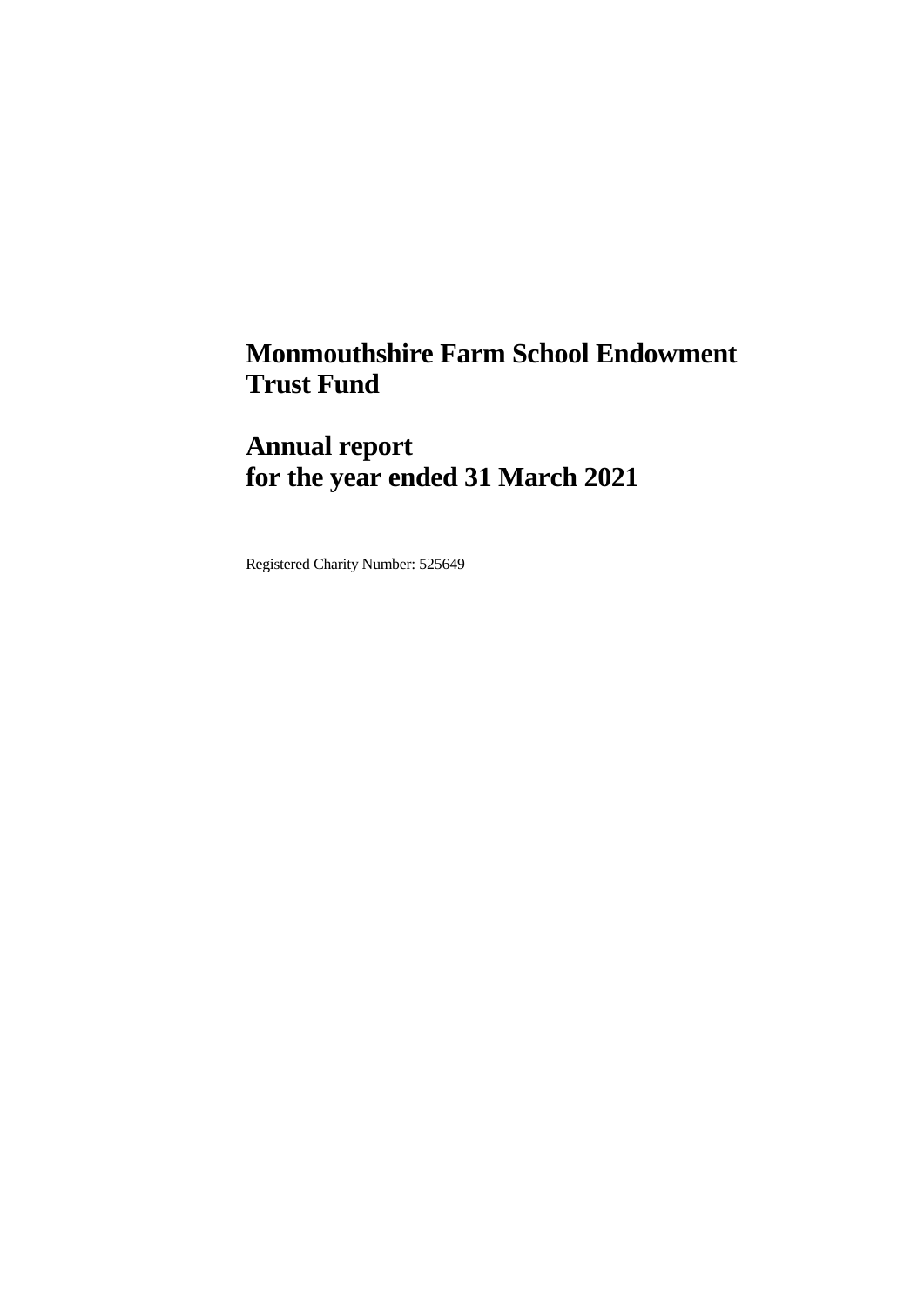# **Contents**

| Trustees, officers and advisers   |  |
|-----------------------------------|--|
| Report of the Trustees            |  |
| Independent examiner's report     |  |
| Statement of financial activities |  |
| Balance sheet                     |  |
| Notes to the financial statements |  |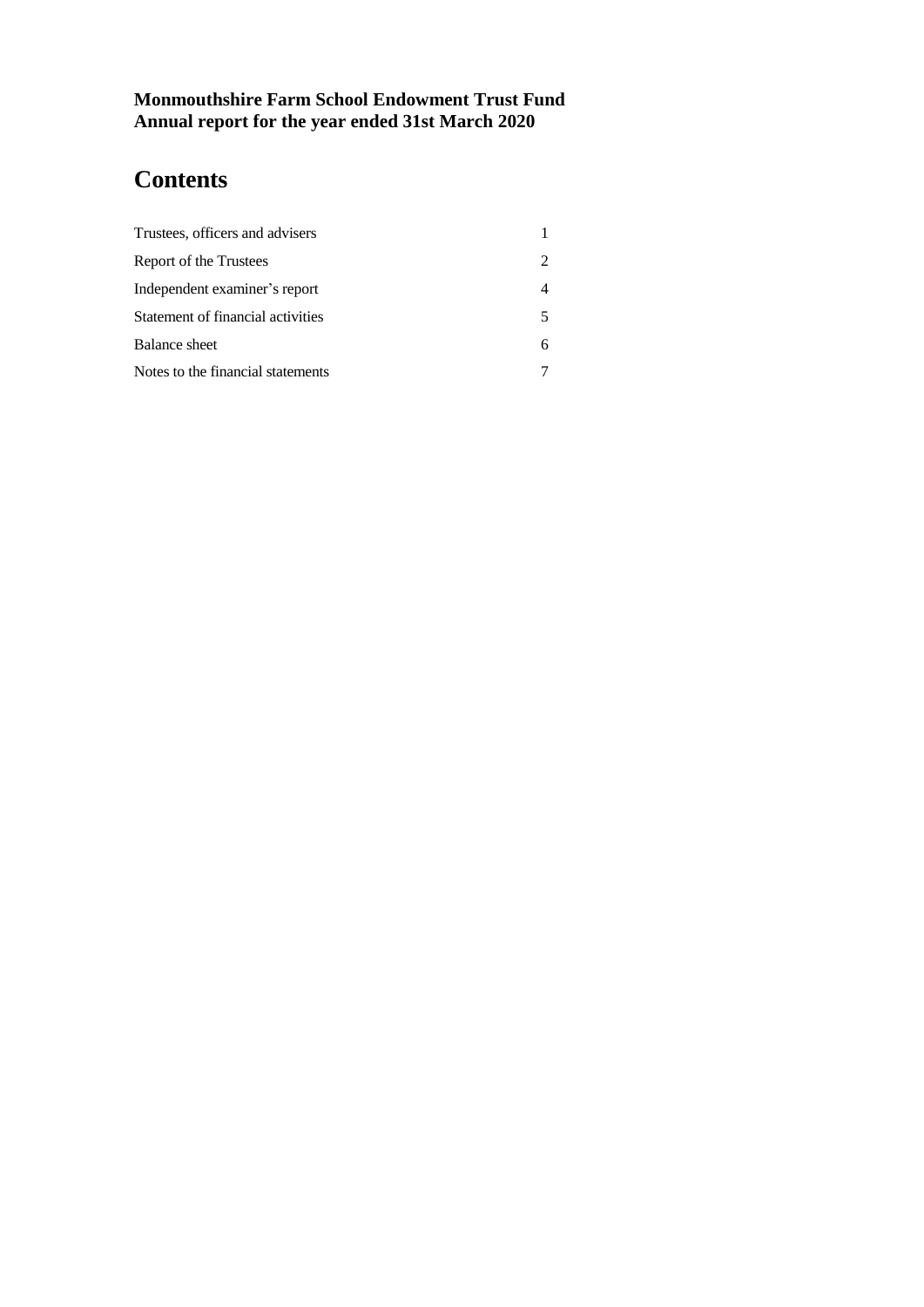# **Trustees, officers and advisers**

**Trustees** R Edwards Monmouthshire County Council

P Murphy Monmouthshire County Council Commenced during year.

A Easson Monmouthshire County Council

D W.H Jones Monmouthshire County Council

B Thomas Blaenau Gwent County Borough Council

Dr W O C Symondson University of Wales College Cardiff D Yeowell Torfaen County Borough Council Left during year

Professor J D Hayes University College Wales Aberystwth

Helen Morgan Director Usk Campus – Coleg Gwent Commenced during year

D Havard Caerphilly County Borough Council

M Feakins Mounmouthshire County Council

B Jones Monmouthshire County Council Commenced in year.

**Secretary** Matthew Phillips Head of Legal Services Monmouthshire County Council

**Registered Office** County Hall, The Rhadyr, Usk, NP15 1GA

**Independent Examiners**

Audit Wales, 24 Cathedral Road, Cardiff, CF11 9LJ

### **Solicitors**

Matthew Phillips Head of Legal Services Monmouthshire County Council

**Investment custodian** Monmouthshire County Council

#### **Bankers**

Barclays Bank 1-5 St David's Way St David's Centre **Cardiff** CF10 2DP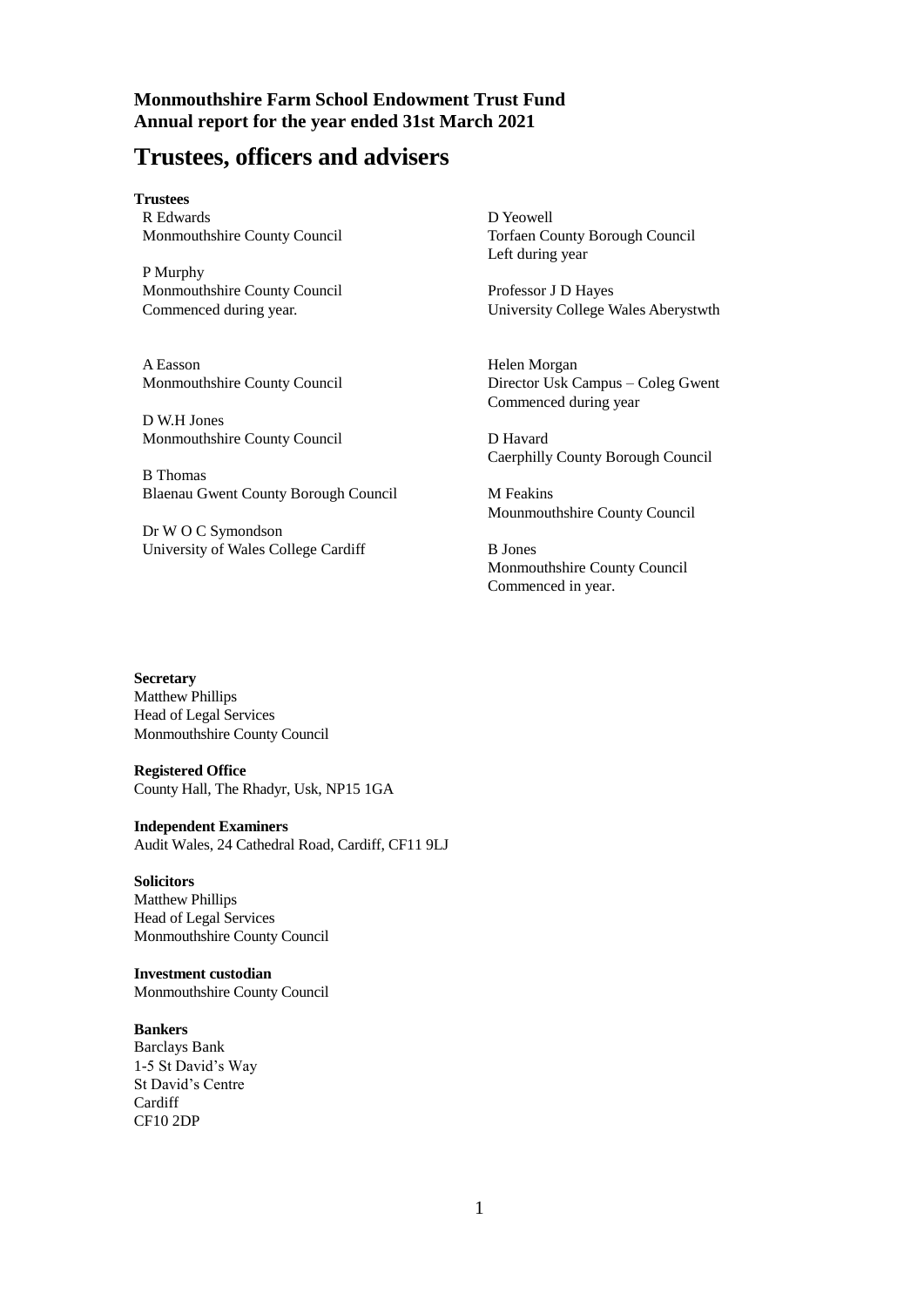# **Report of the Trustees for the year ended 31st March 2021**

The Trustees present their annual report and the independently examined financial statements for the year ended 31 March 2021 of The Monmouthshire Farm School Endowment Trust Fund. The information with respect to the Trustees, officers and advisers set out on page 1 forms part of this report. The financial statements have been prepared in accordance with the Financial Reporting Standards applicable in the UK and Republic of Ireland (FRS102) issued on 16 July 2014 and Charity Act 2011. The financial statements comply with the Charity's trust deed.

### **Status and administration**

The Charity is governed by the 1959 Principal Scheme as amended by the Altering Scheme of 1971, although the governing body may rightly claim a history stretching back to 1894. The Fund is registered with the Charity Commission under Charity number 525649. The Trustees also have regard to the Charity Commission's guidance on public benefit.

### **Objects**

The primary object of the Charity, as stated in its governing document, is to make awards to students in need of assistance to attend Usk Agricultural College, or at the discretion of the governing body, any other college, institution or university to pursue courses of study in agricultural subjects. The governing body can use its discretion to apply any unawarded income to provide funding towards the cost of facilities or amenities at Usk College which would benefit these students. The grants awarded have allowed the beneficiaries to pursue land based courses to enhance career opportunities. The area of benefit is clearly defined; household income is a consideration when making the award. The total grant awards were £14,678 (£26,517 in 2019/20).

### **Review of activities and future developments**

The statement of financial activities for the year is set out on page 5 of the financial statements. A summary of the financial results and the work of the Charity are set out below.

The Fund has increased in value by £26,021 (£30,746 decrease in 2019/20) over the financial year as a result of incoming resources (from investments) exceeding outgoing resources.

Income consists of interest on investment stock and cash held of £26,510 (£26,508 in 2019/20), and £0 (£0 2019/20) in respect of the annual payment from the Roger Edwards Educational Trust. Expenditure of £16,401  $(£29,063$  in 2019/20) primarily comprised of grants payable of £14,678 (£26,517 in 2019/20) in line with the Charity's objects. An unrealised investment gain of £15,912 (£28,191 loss in 2019/20) was made in relation to investments held.

The current strategy is to ensure that there are sufficient funds to meet the needs of beneficiaries. This income generation forms the main basis of the following year's grant allocations to ensure continuity and nondegradation of the fund's capital assets and to perpetuate the Charity as a going concern.

#### **Investment powers, policy and performance**

Under the terms of the Trust Deed, the Trustees have general powers of investment, subject to the provisions of the Trustee Act 2000. The Trustees have reviewed their investment strategy and produced an investment and fund strategy for 2019/20 which was approved by Monmouthshire County Council in its capacity as Trust administrator on 5<sup>th</sup> March 2020. Investments are strategically placed in low-risk investments. Investment performance is reviewed periodically in light of prevailing economic changes.

#### **Grant making policy**

Grants are made in pursuance of the Charity's objectives in assisting students in need to attend Usk Agricultural College, or at the discretion of the governing body, any other college, institution or university to pursue courses of study in agricultural subjects.

#### **Changes in fixed assets**

The movements in fixed asset investments during the year are set out in note 7 to the financial statements.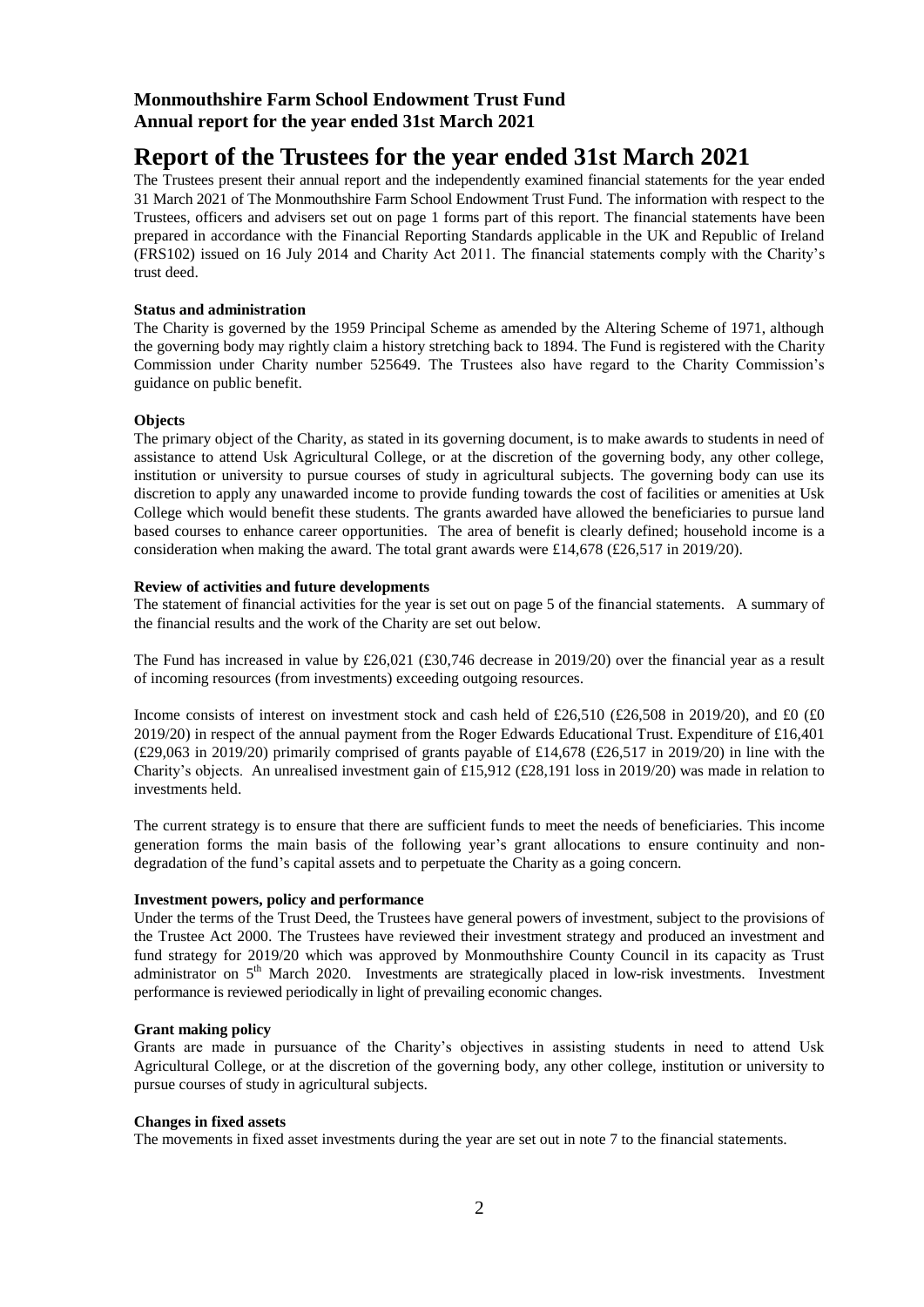#### **Reserves**

The Fund consists primarily of the sale proceeds of the Former Monmouthshire Farm School by the governing body of the school to Monmouthshire County Council**.** The Fund are entitled to receive an annual payment from The Roger Edwards Educational Trust (Charity Number 525638) equivalent to two thirds of the annual investment and rental income accrued to the Trust.

The Trust has reviewed its fund strategy and produced an investment and fund strategy for 2020/21 which states that it is the Trust's policy to maintain funds at approximately the current level and utilise the annual income received to fund its charitable expenditure. This was approved by Cabinet on the  $5<sup>th</sup>$  March 2020.

### **Governance of the Charity**

Representative Trustees appointed by Monmouthshire County Council have a term of office equivalent to the term of a County Council (five years); the other representative Trustees have a term of office of three years and the co-opted Trustees have a term of office of five years. County Council Trustees are elected to the board of Trustees. Trustees that represent other organisations are internally appointed. The Trustees are listed on page 1.

### **Risk management**

Monmouthshire County Council as appointed administrator of the Trust Fund periodically review the major risks to which the Charity is exposed as part of the Authority's overall risk management processes. The Roger Edwards Educational Trust has historically provided significant income to this trust to be used for the distribution of grants. This income is received after the independent examination of the accounts and therefore this is usually late in the financial year. A risk assessment policy was approved by Cabinet on 5th March 2019.

### **Independent examiners**

The Audit Wales are the appointed independent examiners to the Charity.

### **Trustees' responsibilities**

The Trustees are required by Charity law to prepare financial statements for each financial year, which give a true and fair view of the state of affairs of the Charity and of the net incoming/outgoing resources of the Charity as at the end of the financial year.

The Trustees confirm that suitable accounting policies have been used and applied consistently, and reasonable and prudent judgements and estimates have been made in the preparation of the financial statements for the year ended 31st March 2021 The Trustees also confirms that applicable accounting standards have been followed and that the financial statements have been prepared on the going concern basis.

The Trustees are responsible for keeping proper accounting records that disclose with reasonable accuracy at any time the financial position of the Charity and enable them to ensure that the financial statements comply with the Charities Act 1993. They are also responsible for safeguarding the assets of the Charity and hence for taking reasonable steps for the prevention and detection of fraud and other irregularities.

### **By order of the Trustees**

Trustee:

Date:  $19^{th}$  July 2021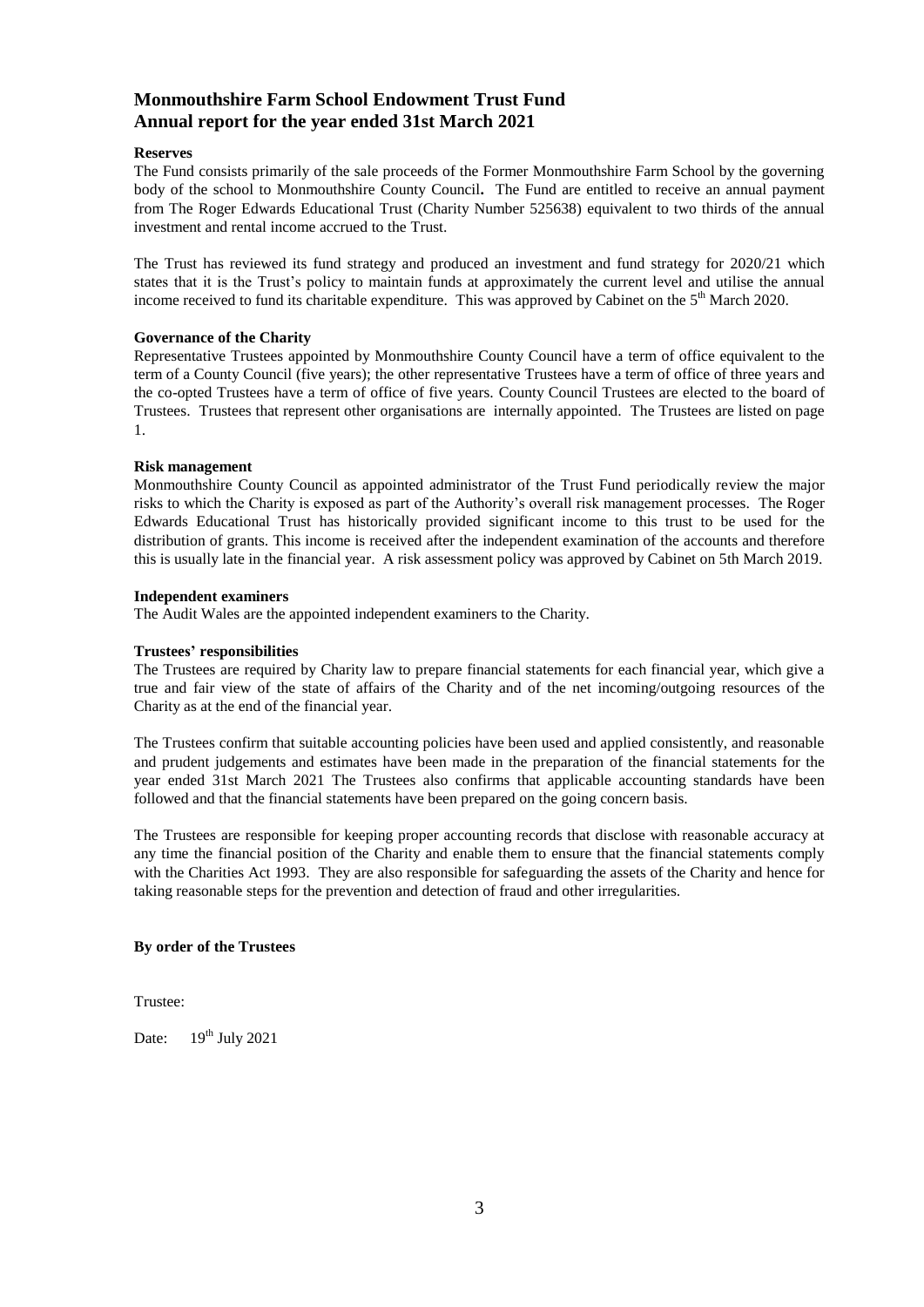# **Report of the independent examiner to the Trustees of Monmouthshire Farm School Endowment Trust Fund**

I report on the accounts of Monmouthshire Farm School Endowment Trust Fund for the year ended 31 March 2021, which are set out on pages 5 to 11.

# **Responsibilities and basis of report**

As the charity's Trustees, you are responsible for the preparation of the accounts in accordance with the requirements of the Charities Act 2011 (the Act). You are satisfied that the accounts are not required to be audited by charity law and have chosen instead to have an independent examination.

I report in respect of my examination of your charity's accounts as carried out under section 145 of the Act; In carrying out my examination I have followed the Directions given by the Charity Commission under section 145(5) (b) of the Act.

An independent examination does not involve gathering all the evidence that would be required in an audit and consequently does not cover all the matters that an auditor considers in giving their opinion on the accounts. The planning and conduct of an audit goes beyond the limited assurance that an independent examination can provide. Consequently, I express no opinion as to whether the accounts present a 'true and fair' view and my report is limited to those specific matters set out in the independent examiner's statement.

## **Independent examiner's statement**

I have completed my examination. I confirm that no matters have come to my attention in connection with the examination giving me cause to believe:

- accounting records were not kept as required by section 130 of the Act; or
- the accounts do not accord with those records; or
- the accounts do not comply with the applicable requirements concerning the form and content set out in the Charities (Accounts and Reports) Regulations 2008 other than any requirement that the accounts give a 'true and fair' view which is not a matter considered as part of an independent examination; or
- the accounts have not been prepared in accordance with the methods and principles of the Statement of Recommended Practice for accounting and reporting by charities.

I have no concerns and have come across no other matters in connection with the examination to which attention should be drawn in this report in order to enable a proper understanding of the accounts to be reached.

Adrian Crompton 24 Cathedral Road Auditor General for Wales Cardiff 24 January 2022 CF11 9LJ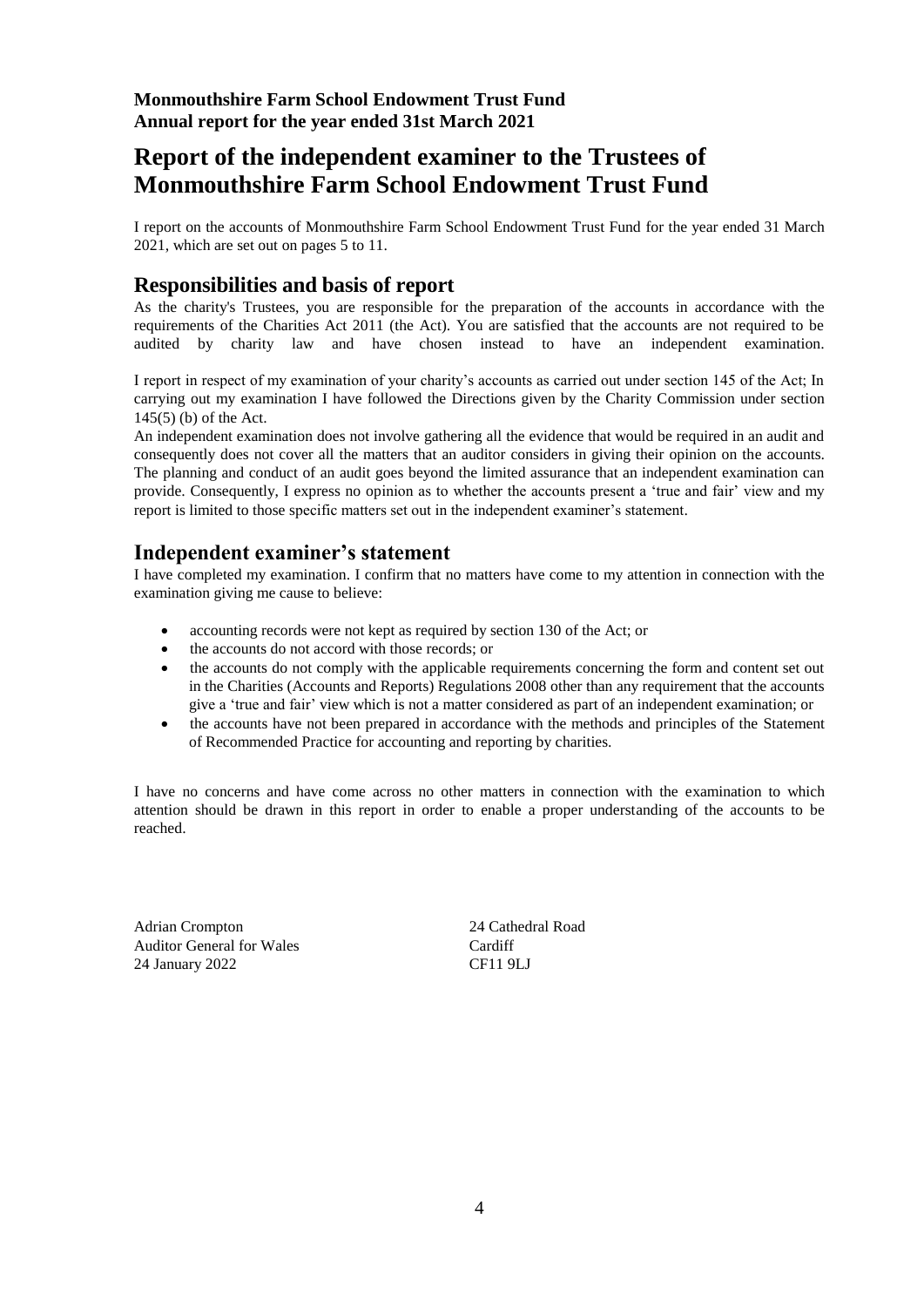# **Statement of financial activities (Sofa) for the year ended 31st March 2021**

|                                                                                          | <b>Notes</b><br>2021 |              | 2020                             |  |
|------------------------------------------------------------------------------------------|----------------------|--------------|----------------------------------|--|
|                                                                                          |                      |              | <b>Unrestricted Unrestricted</b> |  |
|                                                                                          |                      | <b>Funds</b> | <b>Funds</b>                     |  |
|                                                                                          |                      | £            | £                                |  |
| <b>Income &amp; Endowments from:</b>                                                     |                      |              |                                  |  |
| Investment income                                                                        | 2                    | 26,510       | 26,508                           |  |
| <b>Total income &amp; Endowments</b>                                                     |                      | 26,510       | 26,508                           |  |
| <b>Resources Expended</b>                                                                |                      |              |                                  |  |
| Charitable expenditure<br>Costs of activities in furtherance of the<br>Charity's objects |                      |              |                                  |  |
| Expenditure on charitable activities                                                     | 3                    | 14,678       | 26,517                           |  |
| Other expenditure                                                                        | 3 & 4                | 1,723        | 2,546                            |  |
| <b>Total Resources expended</b>                                                          |                      | 16,401       | 29,063                           |  |
| Gains/(losses) on investment assets                                                      | 5                    | 15,912       | (28, 191)                        |  |
| Net Income / (Expenditure)                                                               |                      | 26,021       | (30, 746)                        |  |
| Net movement in funds                                                                    |                      | 26,021       | (30,746)                         |  |
| Fund balances brought forward 1 April<br>2020                                            |                      | 627,904      | 658,650                          |  |
| <b>Fund balances carried forward</b><br><b>31 March 2021</b>                             |                      | 653,925      | 627,904                          |  |

All incoming resources and resources expended are derived from continuing activities. There are no recognised gains or losses other than those disclosed above.

# **Balance Sheet as at 31 March 2021**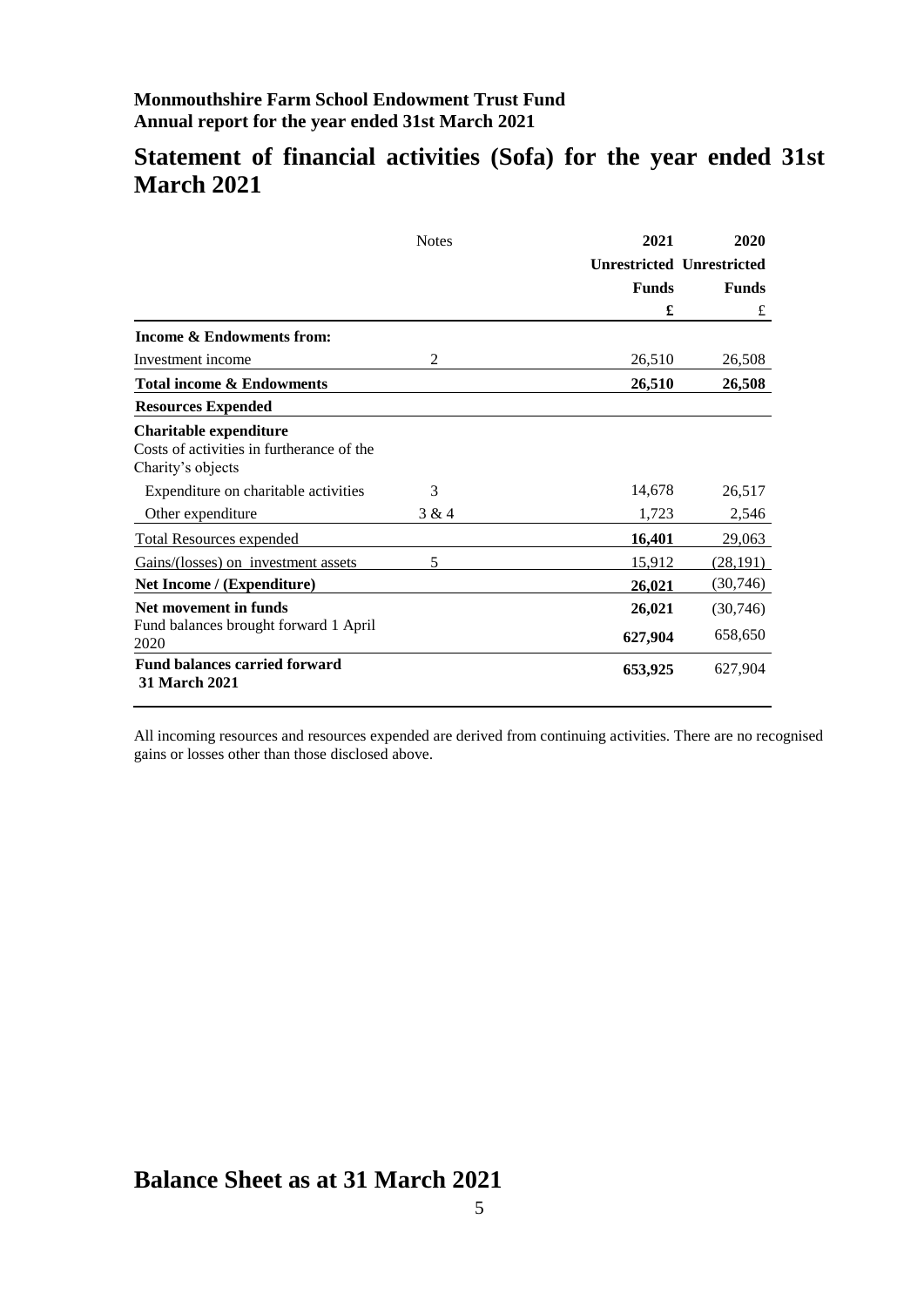|                                                | <b>Notes</b> | 2021         | 2020                             |
|------------------------------------------------|--------------|--------------|----------------------------------|
|                                                |              |              | <b>Unrestricted Unrestricted</b> |
|                                                |              | <b>Funds</b> | <b>Funds</b>                     |
|                                                |              | £            | £                                |
| <b>Fixed assets</b>                            |              |              |                                  |
| Investments                                    | 7            | 630,881      | 614,968                          |
|                                                |              | 630,881      | 614,968                          |
| <b>Current assets</b>                          |              |              |                                  |
| Debtors: amounts falling due within one year   | 8            | $\bf{0}$     | 245                              |
| Cash at bank and in hand                       |              | 23,761       | 16,615                           |
|                                                |              | 23,761       | 16,860                           |
| <b>Current Liabilities</b>                     |              |              |                                  |
| Creditors: amounts falling due within one year | 9            | 716          | 3,924                            |
| Net current assets                             |              | 23,045       | 12,936                           |
| <b>Net assets</b>                              |              | 653,925      | 627,904                          |
| The Funds of the Charity:                      |              |              |                                  |
| <b>Unrestricted Funds</b>                      | 10           | 653,925      | 627,904                          |
| <b>Total Charity funds</b>                     |              | 653,925      | 627,904                          |

The financial were approved by the Trustees on  $19<sup>th</sup>$  July 2021 and signed on their behalf by:

Trustee:

Date:  $19^{\text{th}}$  July 2021

**Notes to the financial statements for the year ended 31st March**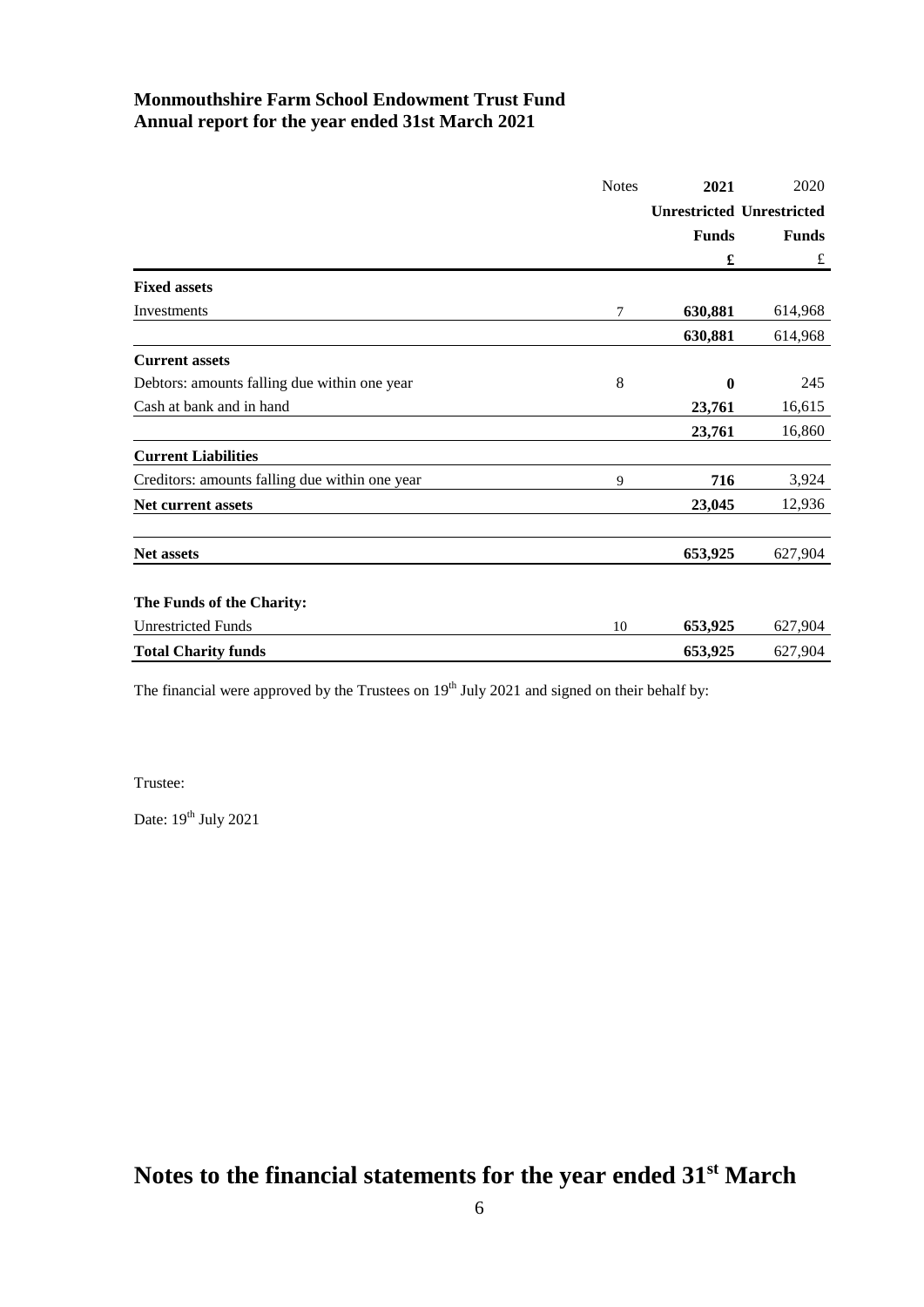# **2021**

# **1 Principal accounting policies**

### **Basis of accounting**

The financial statements have been prepared in accordance with the Statement of Recommended Practice: Accounting and Reporting by Charities preparing their accounts in accordance with the Financial Reporting Standards applicable in the UK and Republic of Ireland (FRS102) issued on 16 July 2014 and the Financial Reporting Standard applicable in the United Kingdom and Republic (FRS 102) and Charity Act 2011.

The trust constitutes a public benefit entity as defined by FRS 102. The Trustees consider that there are no material uncertainties about the Trust's ability to continue as a going concern.

### **Resources expended**

All expenditure is accounted for on an accruals basis and has been classified under headings that aggregate all costs related to the category. Where costs cannot be directly attributed to particular headings they have been allocated to activities on a basis consistent with the use of resources.

### **Incoming Resources**

All income received is accounted for on a receivable basis and has been classified under the appropriate categories. The income from the Roger Edwards Educational Trust is an estimate of the income to be received for the year.

### **Grants payable**

Grants payable are accounted for in full as liabilities of the Charity when approved by the Trustees and accepted by the beneficiaries.

#### **Management and administration**

Monmouthshire County Council administer the Trust Fund on behalf of the Trustees. Management and administration costs include expenditure on administration of the Charity and compliance with constitutional and statutory requirements, and an appropriate apportionment of support service recharges and overhead apportionments. The basis of the apportionment is a fixed fee agreed with the Trustees of £200 per year.

#### **Debtors/ Creditors**

Where revenue and expenditure have been recognised but cash has not been received or paid, a debtor or creditor for the relevant amount is recorded in the Balance Sheet. Where debts may not be settled, the balance of debtors is written down and a charge made to revenue for the income that might not be collected.

#### **Irrecoverable VAT**

Any irrecoverable VAT is charged to the statement of financial activities, or capitalised as part of the cost of the related asset, where appropriate.

### **Recognition of liabilities**

Liabilities are recognised when an obligation arises to transfer economic benefits as a result of past transactions or events.

#### **Fund accounting**

General funds are available for use at the discretion of the Trustees in furtherance of the general objectives of the Charity. Investment income and gains are allocated to the appropriate fund.

#### **Investments**

Investments are included at market value at the balance sheet date. Any realised and unrealised gains and losses on revaluation or disposals are combined in the statement of financial activities.

### **Assumptions made about the future and other major sources of estimation uncertainty**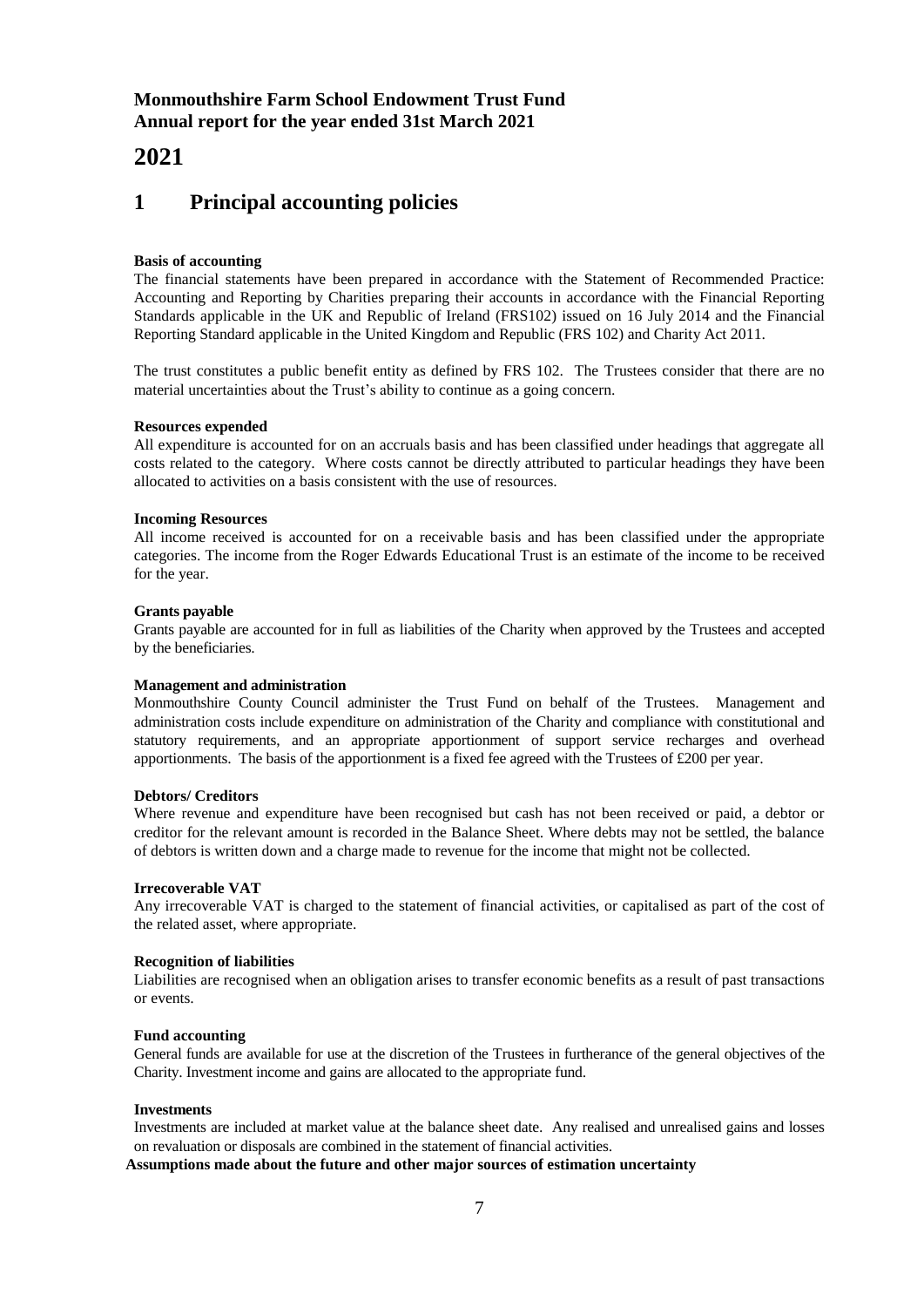The Statement of Accounts contains estimated figures that are based on assumptions made by the Trust about the future or that are otherwise uncertain. Estimates have been made taking into account historical experience, current trends and other relevant factors. However, because balances cannot be determined with certainty, actual results could be different from the assumptions and estimates.

The items in the Trust's Balance Sheet at 31st March 2020 for which there is a significant risk of adjustment in the forthcoming financial year are as follows:

### **The revaluation of investment property and property funds**

Changes in the valuation assumptions used, together with significant changes in rental growth could affect (increase or decrease) the fair value of property-based investments. Indicative net asset statements for property funds are subject to uncertainty at the reporting date and the valuation for pooled property funds and investment property is less reliable than usual. As the investments are held on a long-term strategy basis, the fund does not foresee any long-term negative effect in the generation of future income streams.

### **Transition to FRS 102**

The opening fund position at the date of transition has not been restated and no subsequent restatement of items has been required in making the transition to FRS 102. The transition date was 1 April 2016.

### **Cash flow statement**

The Charity has taken exemption from preparing a cash flow under Charities SORP FRS 102 Update Bulletin 1.

## **2 Investment income**

|                           | 2021   | 2020   |
|---------------------------|--------|--------|
|                           | £      |        |
| Interest on cash balances | 181    | 87     |
| Interest on Investments   | 26,329 | 26,421 |
|                           | 26,510 | 26,508 |

### **3 Expenditure on Charitable Activities**

|                             | 2021   | 2020   |
|-----------------------------|--------|--------|
|                             | £      | £      |
| Grants payable              | 14,678 | 26,517 |
| Management & administration | 1,723  | 2,546  |
|                             | 16,401 | 29,063 |

Grants payable comprise numerous payments to individual students in respect of full time and part-time courses attended. It is not possible to provide further details due to restrictions of confidentiality.

### **4 Governance Costs**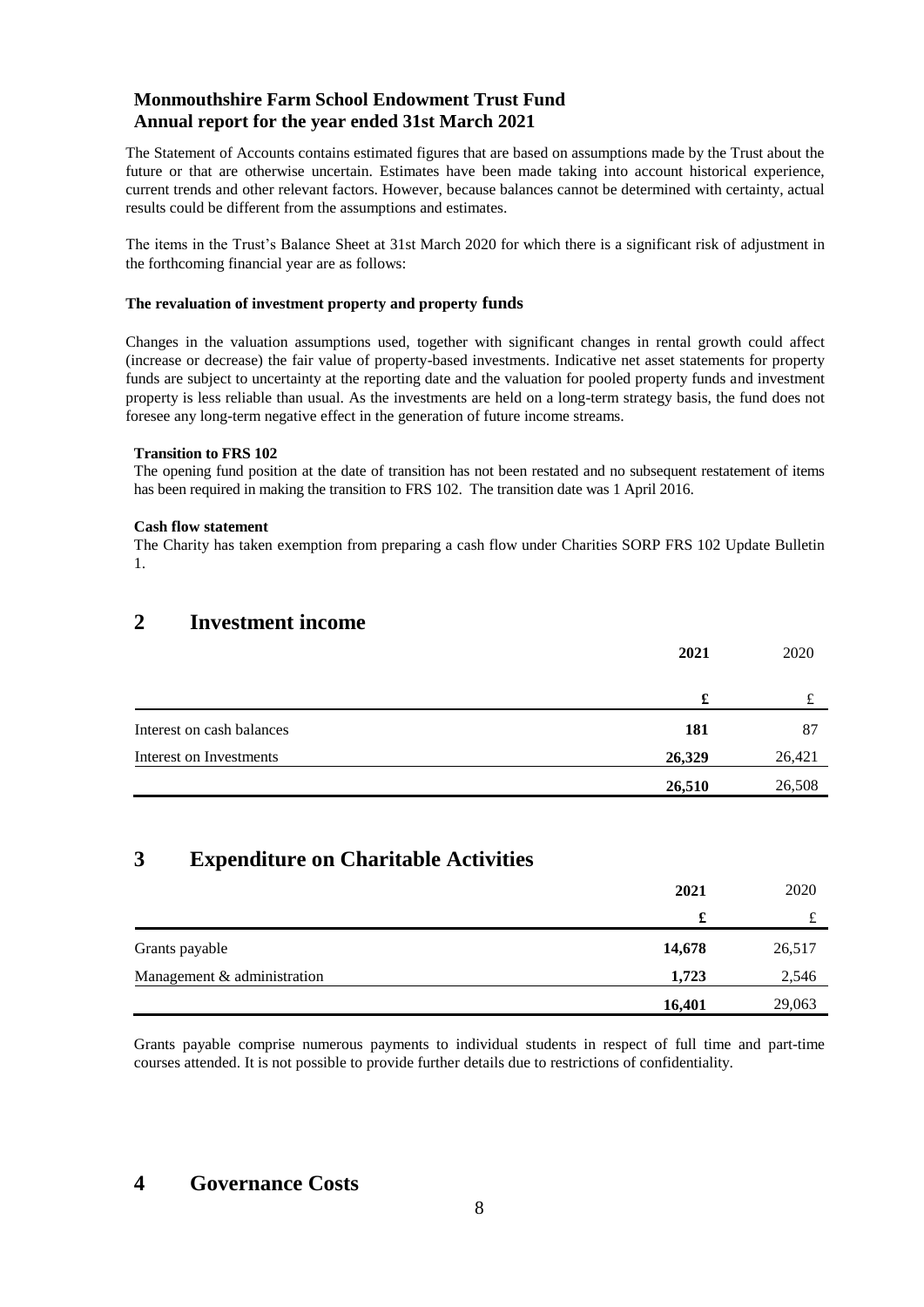|                                                  | 2021  | 2020  |
|--------------------------------------------------|-------|-------|
|                                                  |       |       |
| Net incoming resources is stated after charging: |       |       |
| Independent Examiner's remuneration              | 1.458 | 1,762 |
|                                                  | 1,458 | l.762 |

No indemnity insurance for Trustees liability has been purchased by the Charity. Though no specific indemnity insurance has been purchased by the Charity, the Fund is covered by Monmouthshire County Council's fidelity guarantee insurance. Insurance covers financial losses incurred as a result of fraudulent acts conducted by Authority employees but does not cover the Trustees for any wrong decisions that may have been made. Governance costs have decreased during the year as a result of the Public Audit Wales Act and in particular the duty placed on the Wales Audit Office to ensure full cost recovery in its audit fees. The audit fee is included in the management and administration spend as per note 3.

# **5 Gains and losses on revaluation and disposal of investment assets**

|             | <b>Market Value</b> | <b>Market Value</b> | Gain / (Loss) |  |
|-------------|---------------------|---------------------|---------------|--|
|             | 2020                | 2021                |               |  |
|             | £                   | £                   | £             |  |
| Charibond   | 235,745             | 235,269             | (476)         |  |
| <b>OEIC</b> | 159,116             | 177,442             | 18,326        |  |
| <b>COIF</b> | 220,107             | 218,170             | (1,937)       |  |
| Total       | 614,968             | 630,881             | 15,912        |  |

### **6 Taxation**

The Charity is a registered charity, and as such is entitled to certain tax exemptions on income and profits from investments, and surpluses on any trading activities carried on in furtherance of the Charity's primary objectives, if these profits and surpluses are applied solely for charitable purposes.

The Charity falls with Monmouthshire County Council regulations for VAT, and therefore any liability is accounted for within Monmouthshire County Council.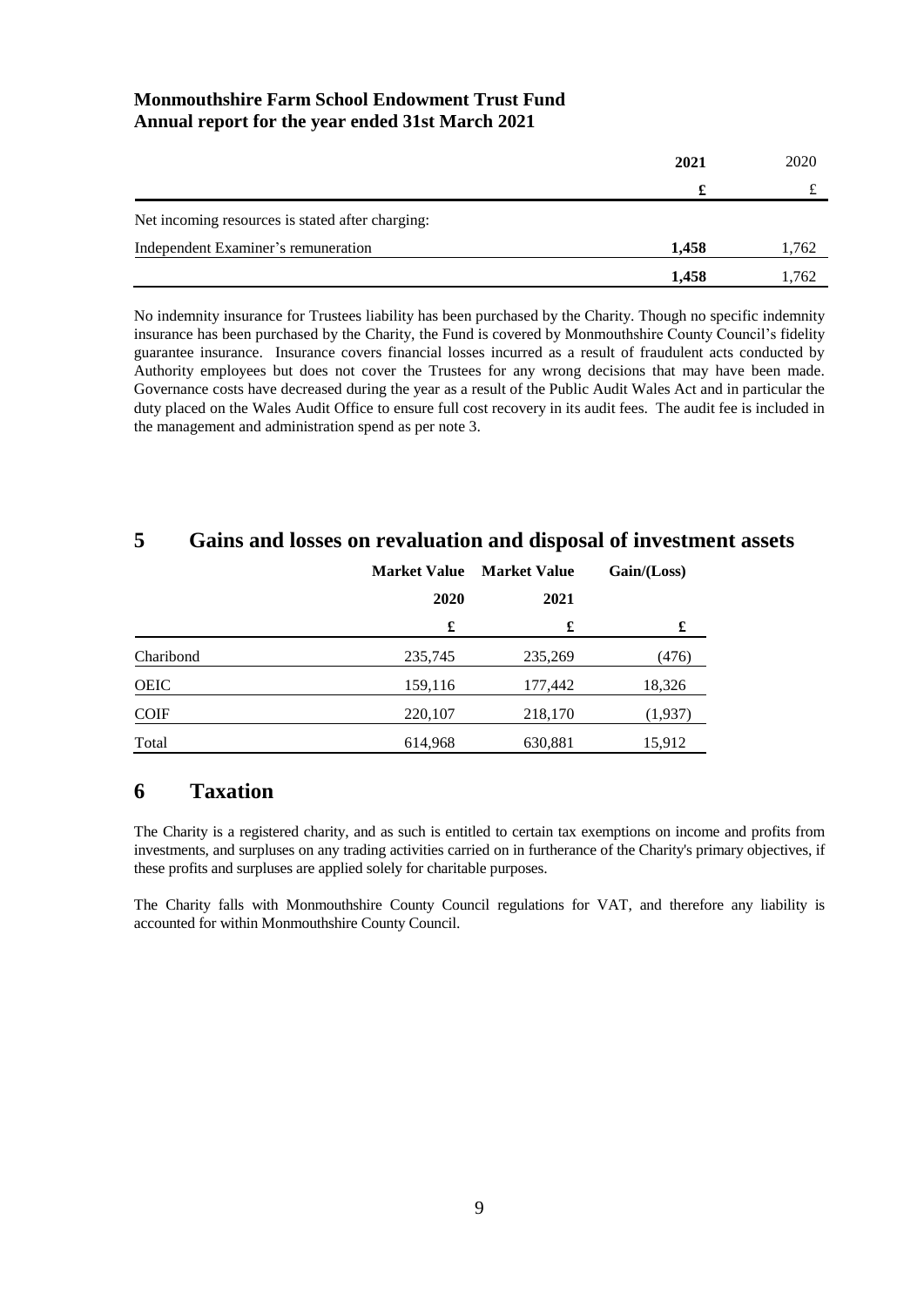## **7 Fixed asset investments**

| <b>Total</b> |
|--------------|
| £            |
| 614,968      |
|              |
| 15,912       |
| 630,881      |
|              |

Fixed asset investments solely consist of the quoted investments. All investments are stated at their market value at 31st March 2021. The historical cost of the investments at 31st March 2020 was £639,000. All of the Charity's investments are quoted in the UK. The details of these are disclosed in the table below, being Charibond, COIF and OEIC Fund.

Investments with a market value greater than 5% of the total portfolio market value at 31st March 2021 are as follows:

|                  | £       | $\frac{0}{0}$ |
|------------------|---------|---------------|
|                  |         |               |
| <b>COIF</b>      | 218,170 | 34,6%         |
| Charibond        | 235,269 | 37.3%         |
| <b>OEIC Fund</b> | 177,442 | 28.1%         |

The percentage shown above is the percentage of the total portfolio market value as at 31<sup>st</sup> March 2021.

### **8 Debtors**

|                                     | 2021     | 2020 |
|-------------------------------------|----------|------|
|                                     | £        |      |
| Amounts falling due within one year |          |      |
| HM Revenue and Customs              | $\Omega$ | 245  |
|                                     | $\Omega$ | 245  |

# **9 Creditors**

|                                     | 2021<br>£ | 2020  |
|-------------------------------------|-----------|-------|
| Amounts falling due within one year |           |       |
| Accruals and deferred income        | 716       | 3.924 |
|                                     | 716       | 3924  |

The amounts owed relate to audit fees and payments to Monmouthshire County Council to administer the trust.